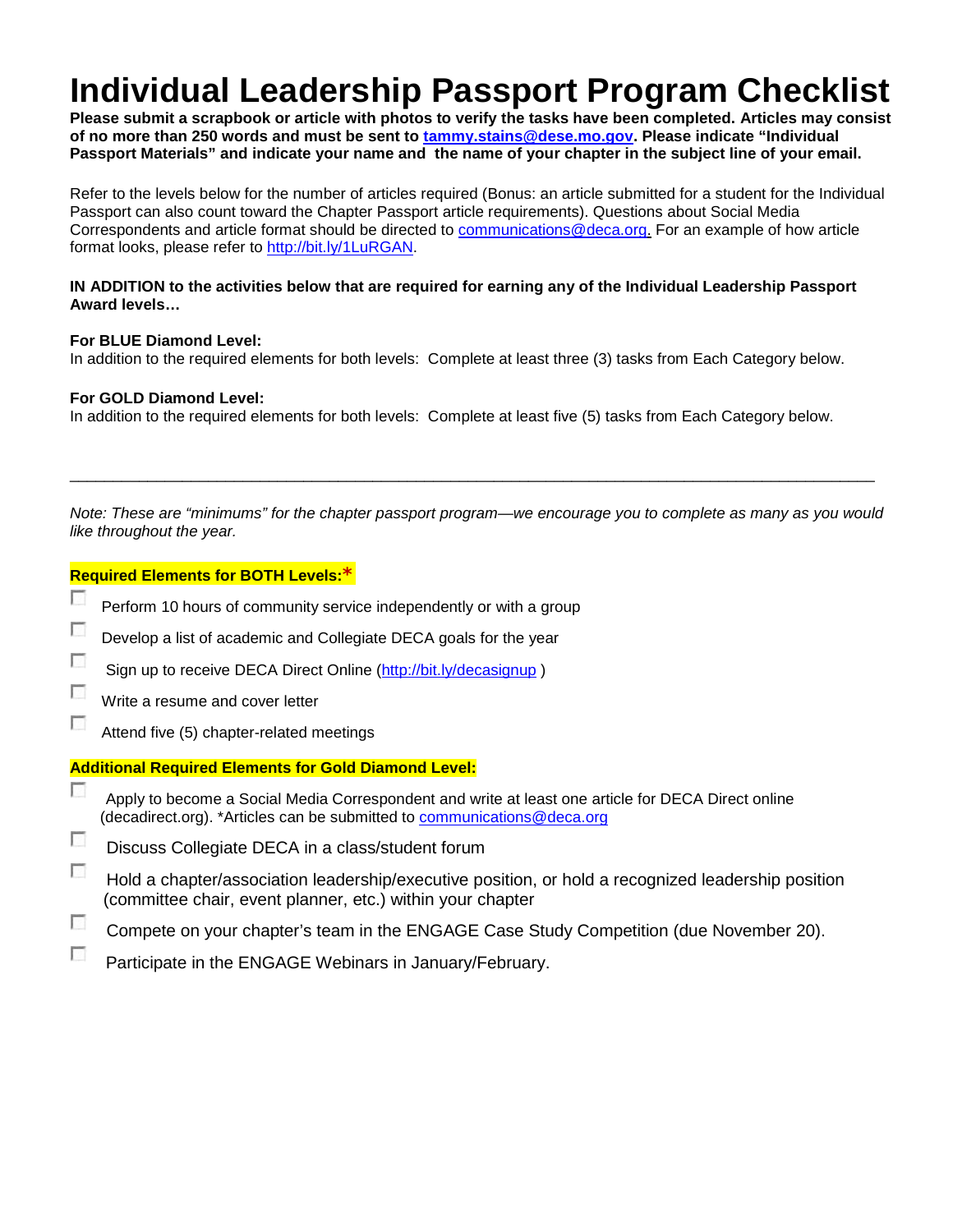## **Individual Leadership Passport Program Checklist (continued)**

### *Additional Activities*

## **Academically Successful and Career Ready**

- П Earned the Academic Honor Award
- $\overline{\phantom{a}}$ Apply for a scholarship through DECA's Scholarship program
- $\sim$ Create and write a sample competition case study
- $\sim$ Host an information session at a local High School about Collegiate DECA
- $\sim$ Present in class about Collegiate DECA career benefits of membership
- $\sim$ Write and submit an article for DECA Direct, or any other DECA publication/media
- $\sim$ Submit a video for the Global Entrepreneurship Week Idea Challenge
- $\overline{\mathcal{L}}$ Submit a design for the DECA Images ICDC T-shirt Design Contest

## **Community Oriented**

- П Organize a group to participate in an association or national community service project
- $\mathcal{L}_{\mathcal{A}}$ Perform 20 hours of community service, in addition to the 10 required
- $\overline{\mathcal{L}}$ Help plan and participate in a "nationally" recognized community service project
- $\overline{a}$ Perform 20 hours of community service, in addition to the 10 required
- $\overline{\mathcal{L}}$ Help another school start a DECA Chapter
- $\overline{a}$ Record an "I took DECA to College" video, put it on social media, and email the link to [AskCollegiateDeca@deca.org](mailto:AskCollegiateDeca@deca.org) and your State Advisor.)
- $\Box$ Writing and submitting an article to your school paper/website (include a copy of the article in your submission to the State Advisor.)
- $\sim$ Write an article/press release for school or community newspaper, etc. (include a copy of the article in your submission to the State Advisor.)
- $\sim$ Assist in writing or applying for a grant for your chapter or association
- $\sim$ Create and submit a video that can be posted online about recruitment, fundraising, competition, or a testimonial about the benefits of membership in Collegiate DECA.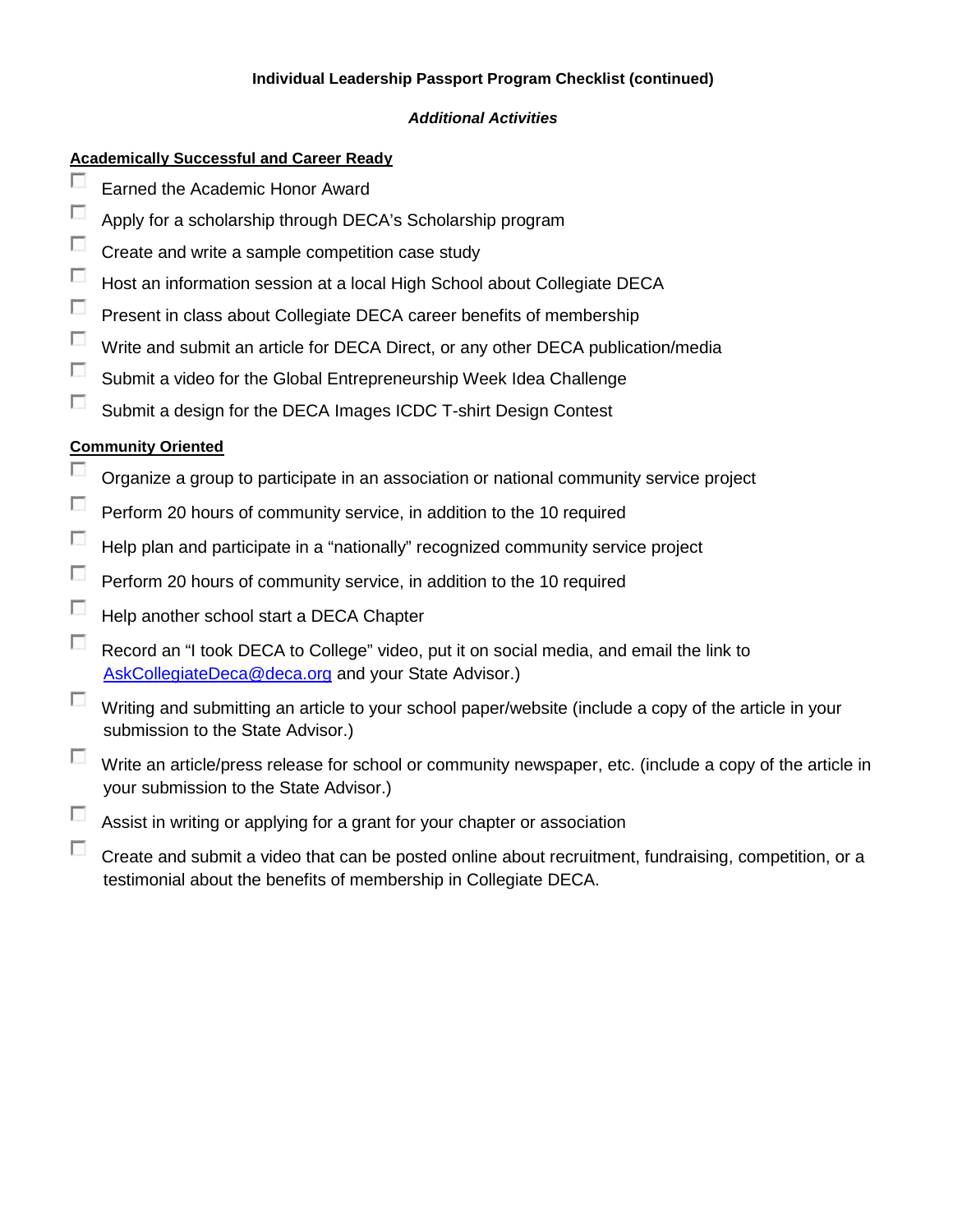#### **Individual Leadership Passport Program Checklist (continued)**

#### **Professionally Responsible**

- $\overline{\mathcal{L}}$ Join the DECA Inc. LinkedIn group and share your Collegiate DECA experience
- $\overline{\phantom{a}}$ Introduce a business professional as a guest speaker
- $\mathcal{L}_{\mathcal{L}}$ Develop a list of personal/professional goals for the year
- $\mathcal{L}_{\mathcal{L}}$ Host local business professional to speak to chapter members about careers
- $\overline{\phantom{a}}$ Attend and compete at an association/regional/invitational conference
- $\sim$ Attend the ENGAGE conference in New York City (November)
- $\overline{\phantom{a}}$ Compete in the ENGAGE case study competition (November)
- $\overline{\phantom{a}}$ Give presentation to your chapter about your ENGAGE experience
- $\sim$ Attend a chapter or local business etiquette event
- $\sim$ Create and distribute a marketing piece for a chapter event
- $\sim$ Participate in a chapter social event |
- $\overline{a}$ Interview with NAB member business for an internship/job
- $\overline{\phantom{a}}$ Participate in ENGAGE webinars (January/February)

#### **Experienced Leaders**

- $\overline{\phantom{a}}$ Bring two (2) friends to a chapter meeting
- $\overline{\phantom{a}}$ Invite alumni or professional division member as a guest speaker
- $\sim$ Present a workshop about DECA and its programs to a chapter
- $\sim$ Attend a community or campus-based seminar or event about leadership, ethics or diversity
- $\sim$ Serve as chair of a chapter fundraiser/event
- $\overline{\phantom{a}}$ Mentor a first time competitor in your chapter/association
- $\sim$ Participate in a chapter committee to plan an event during DECA month in November
- $\overline{\phantom{a}}$ Honor a fellow chapter member for excellence in Chapter
- $\sim$ Recruit 5 new student, alumni, or professional members to your chapter

**Based on the level that you wish to achieve, you will need to submit a scrapbook or article with photos demonstrating your completion of the required and extra tasks for this award.** Send your accompanying materials article to [tammy.stains@dese.mo.gov](mailto:tammy.stains@dese.mo.gov) and bring them to State CDC.